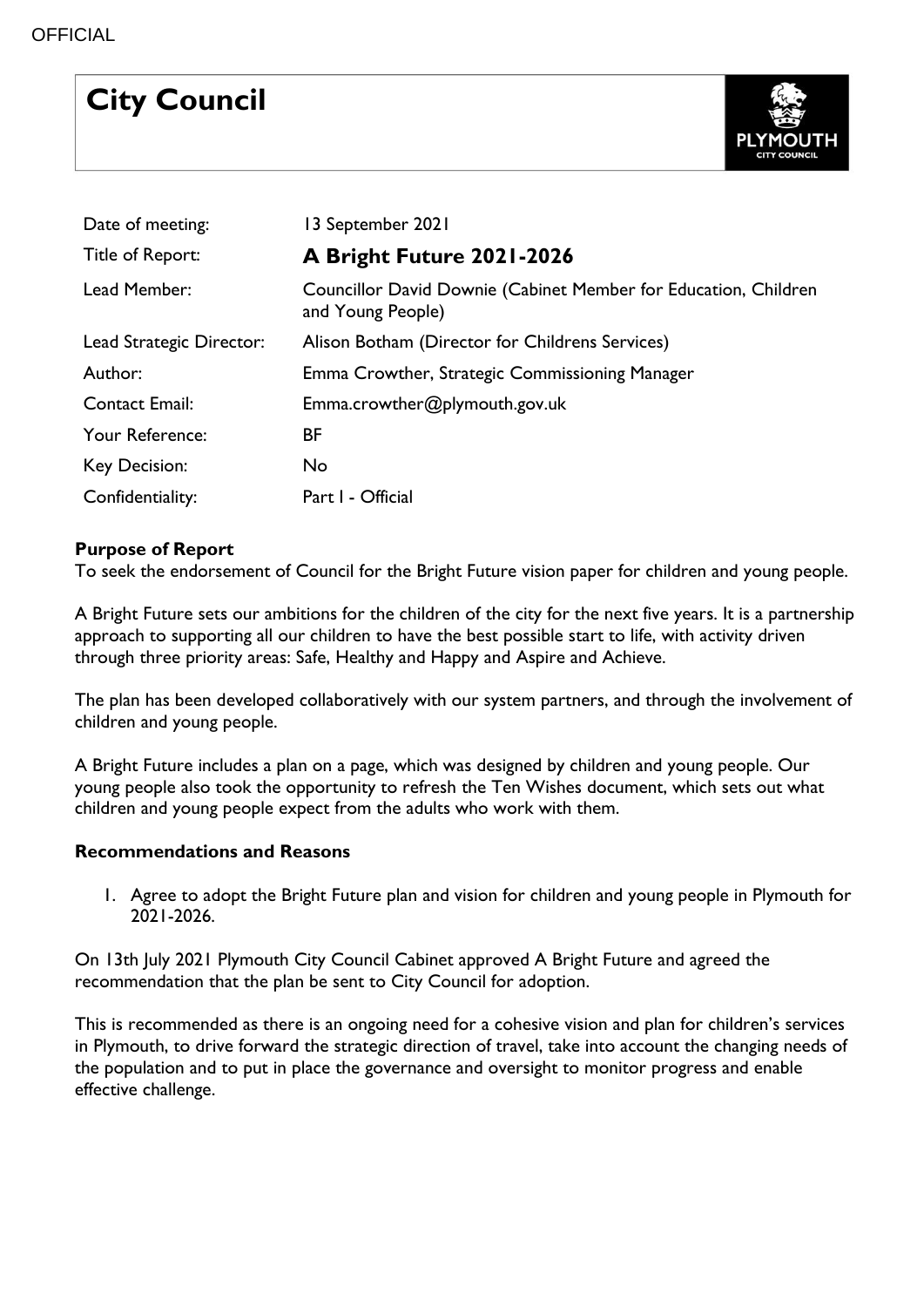#### **Alternative options considered and rejected**

A Bright Future replaces the previous Children and Young People's Plan, in setting the strategic direction of travel for the children's partnership. The alternative of not having a new plan in place was rejected as this would leave a significant gap in partnership planning and working.

#### **Relevance to the Corporate Plan and/or the Plymouth Plan**

The Corporate Plan priorities of unlocking the city's potential and caring for people and communities are highly relevant to a Bright Future in the plan's aspirations for children to be kept safe, to be healthy and happy and to have the opportunities to aspire and achieve, both during their childhoods and into their adult lives. A Bright Future is also linked to the aspirations of the Plymouth Plan in improving the lives of children and young people and addressing the issues which lead to child poverty.

#### **Implications for the Medium Term Financial Plan and Resource Implications:**

A Bright Future is a strategic plan; more detailed action plans will be developed which will support the three priority areas and take into account any resource implications: Safe, Healthy and Happy and Aspire and Achieve.

#### **Carbon Footprint (Environmental) Implications:**

There are no implications in terms of Carbon Footprint.

#### **Other Implications: e.g. Health and Safety, Risk Management, Child Poverty:**

*\* When considering these proposals members have a responsibility to ensure they give due regard to the Council's duty to promote equality of opportunity, eliminate unlawful discrimination and promote good relations between people who share protected characteristics under the Equalities Act and those who do not.*

A Bright Future aims to support children to have happy, healthy and safe childhoods in Plymouth, and be able to fulfil their ambitions. Critical to this is tackling some of the root causes of deprivation in the city and the impact this has on attainment and aspiration. The document takes a partnership approach to working together to wrap around families, to identify need early, support them during difficult times and build resilience.

#### **Appendices**

*\*Add rows as required to box below*

|   | <b>Ref. Title of Appendix</b>                                 | <b>Exemption Paragraph Number</b> (if applicable)<br>If some/all of the information is confidential, you must indicate<br>why it is not for publication by virtue of Part 1 of Schedule 12A<br>of the Local Government Act 1972 by ticking the relevant box. |  |  |   |   |   |  |  |  |
|---|---------------------------------------------------------------|--------------------------------------------------------------------------------------------------------------------------------------------------------------------------------------------------------------------------------------------------------------|--|--|---|---|---|--|--|--|
|   |                                                               |                                                                                                                                                                                                                                                              |  |  | 4 | 5 | Ō |  |  |  |
| A | A Bright Future 2021-2026                                     |                                                                                                                                                                                                                                                              |  |  |   |   |   |  |  |  |
| B | A Bright Future – Children and Young People<br>Plan on a page |                                                                                                                                                                                                                                                              |  |  |   |   |   |  |  |  |
|   | Ten Wishes – the why and how booklet                          |                                                                                                                                                                                                                                                              |  |  |   |   |   |  |  |  |